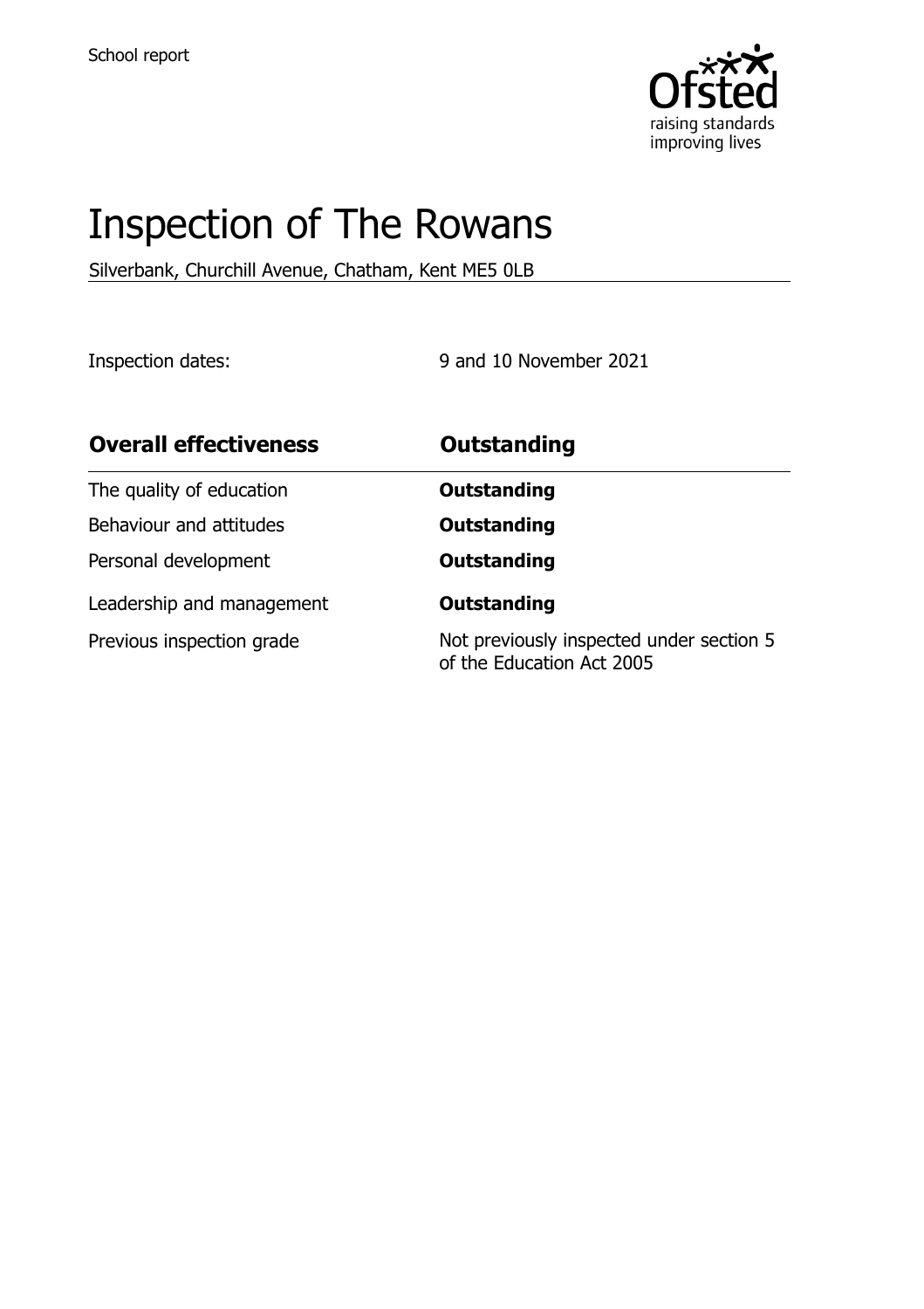

## **What is it like to attend this school?**

Pupils' lives are turned around during their time at this school. When they arrive, pupils are often unhappy, feel rejected and lack confidence. By the time they leave, they are happy and enthusiastic, with clear plans for their future lives.

Staff work tirelessly to give pupils the emotional support they need. They help pupils to realise that this school is a place of safety. Pupils feel very safe at this school. The school offers a range of therapies that help pupils to improve their sense of well-being. The behaviour of pupils is exemplary. The school deals with any rare incidents of bullying in a firm but fair way.

Leaders ensure that there is a rich curriculum that inspires pupils to achieve well. Staff have the highest expectations, and pupils step up to that challenge. Pupils achieve an impressive range of qualifications; these provide an excellent stepping stone to fulfil their future life aspirations.

There is an extensive range of extra-curricular activities. Staff go out of their way to find activities that interest and enthuse every pupil. These activities give pupils opportunities to take responsibility, become more resilient and build a passion for life.

#### **What does the school do well and what does it need to do better?**

Leadership is inspirational. This school is recognised for its excellent practice both within the Medway area and further afield. The vision 'to inspire change for a brighter future' is evident in every aspect of school life. Leaders at this school make sure pupils are given the hope and help they need to succeed and lead fulfilling lives.

After starting at The Rowans, pupils realise that they have joined a school community that really cares about their well-being. Staff build trusting relationships. They are alert to any changes in pupils' mental and physical well-being. As one pupil put it, 'It's friendly here, and teachers listen to you. When I first came, it felt like I had joined a family.'

The quality of education is outstanding. Leaders have designed an impressive curriculum that meets pupils' academic and emotional needs. Subjects are carefully sequenced to ensure that pupils build on their knowledge in a step-by-step way. All staff share leaders' high ambitions. They reignite pupils' interest in learning and expect work of the highest quality. Most pupils achieve an impressive range of GCSEs and other qualifications.

Reading is given a high priority in the school. Those pupils who are not confident readers are given regular support to improve. More confident readers make good use of the impressive library.

Staff are experts in identifying each pupil's academic and emotional needs. They assess these regularly to ensure they are always being meet. There are strong links with a range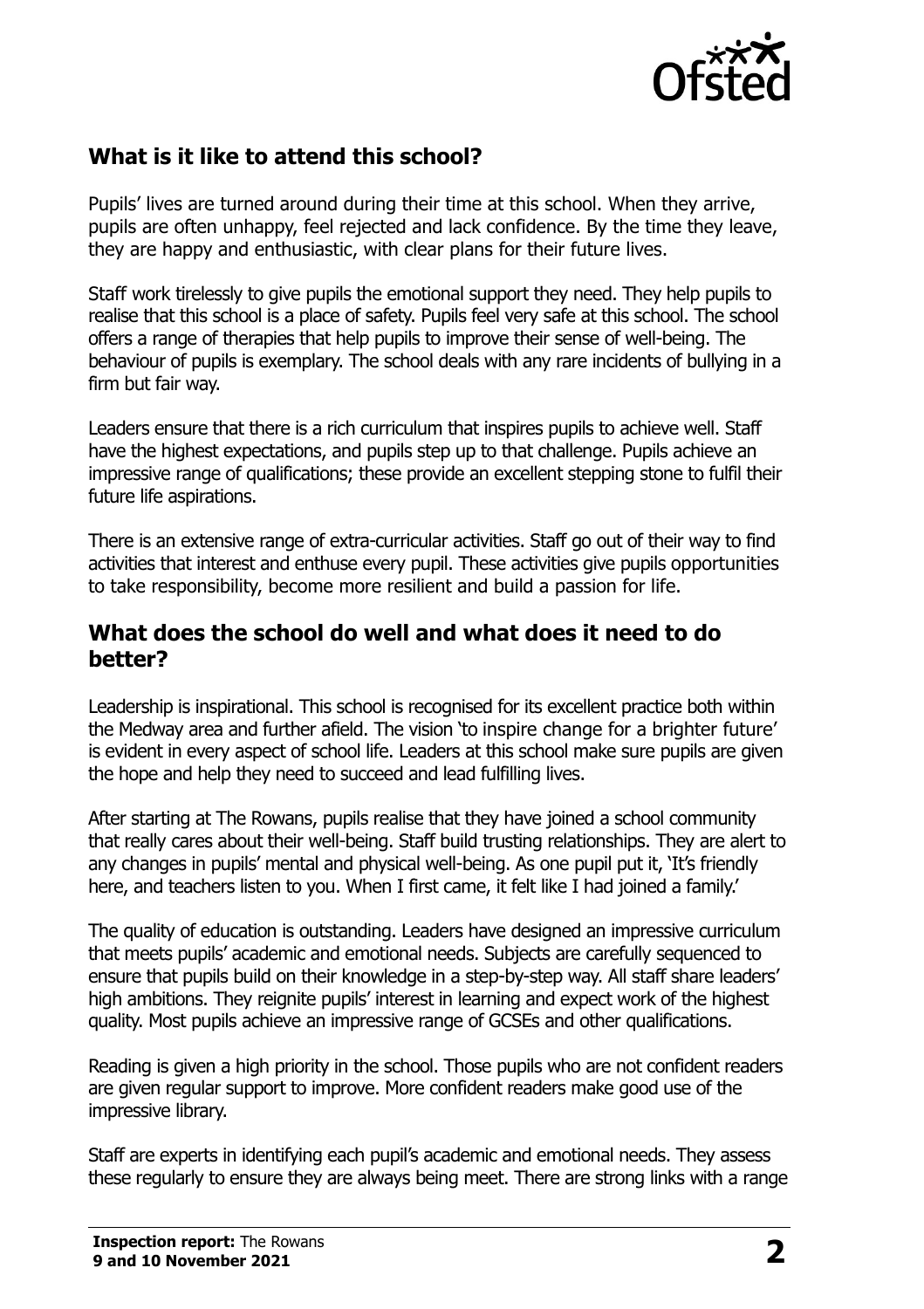

of outside agencies who ensure that pupils, including those with an education, health and care (EHC) plan, have the support they need.

Pupils benefit from an exceptional careers programme. It provides numerous opportunities for pupils to consider different options. Pupils' interests are carefully matched to work experience opportunities. Almost every pupil who has left The Rowans has gone onto further education, employment or training.

Beyond the academic, the school excels in providing a rich and varied range of opportunities. These develop pupils' understanding of the world and enhance their personal development. For example, activities such as bush craft help pupils to develop their confidence and sense of self-reliance. Pupils are encouraged to articulate their views, such as at the weekly gatherings about current affairs. Pupils discuss issues such as sexuality and gender. Pupils have a keen environmental awareness; they are currently undertaking a review of plastics used in the school.

The behaviour of pupils is excellent. They are respectful and courteous to both staff and their fellow pupils. Attitudes to learning are exceptional. For example, in a mathematics lesson, pupils were so keen to complete answering a question that they kept working after the lesson had ended.

#### **Safeguarding**

The arrangements for safeguarding are effective.

Excellent safeguarding practice is woven through every aspect of school life. Staff are alert to safeguarding risks and quickly identify any pupil in need of support. Pupils know who to speak to if they feel they may be at risk of harm. There are effective systems in place to record safeguarding concerns. The school has close links with the local authority and other specialist agencies. Records show that staff ensure that pupils get the help they need.

There are effective arrangements to ensure the safe recruitment of staff.

#### **How can I feed back my views?**

You can use [Ofsted Parent View](http://parentview.ofsted.gov.uk/) to give Ofsted your opinion on your child's school, or to find out what other parents and carers think. We use information from Ofsted Parent View when deciding which schools to inspect, when to inspect them and as part of their inspection.

The Department for Education has further quidance on how to complain about a school.

If you are the school and you are not happy with the inspection or the report, you can [complain to Ofsted.](http://www.gov.uk/complain-ofsted-report)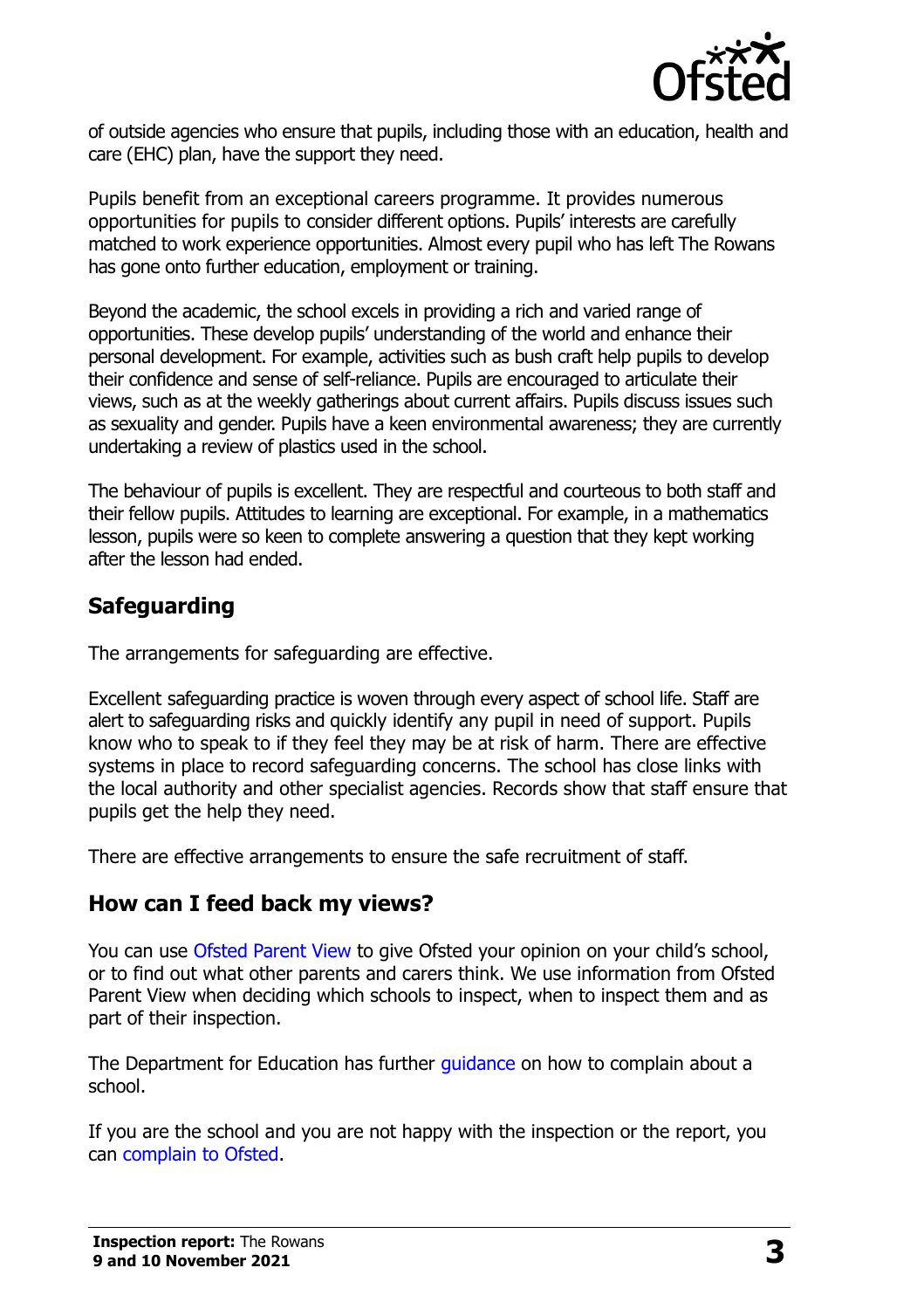

# **Further information**

You can search for [published performance information](http://www.compare-school-performance.service.gov.uk/) about the school.

In the report, '[disadvantaged pupils](http://www.gov.uk/guidance/pupil-premium-information-for-schools-and-alternative-provision-settings)' refers to those pupils who attract government pupil premium funding: pupils claiming free school meals at any point in the last six years and pupils in care or who left care through adoption or another formal route.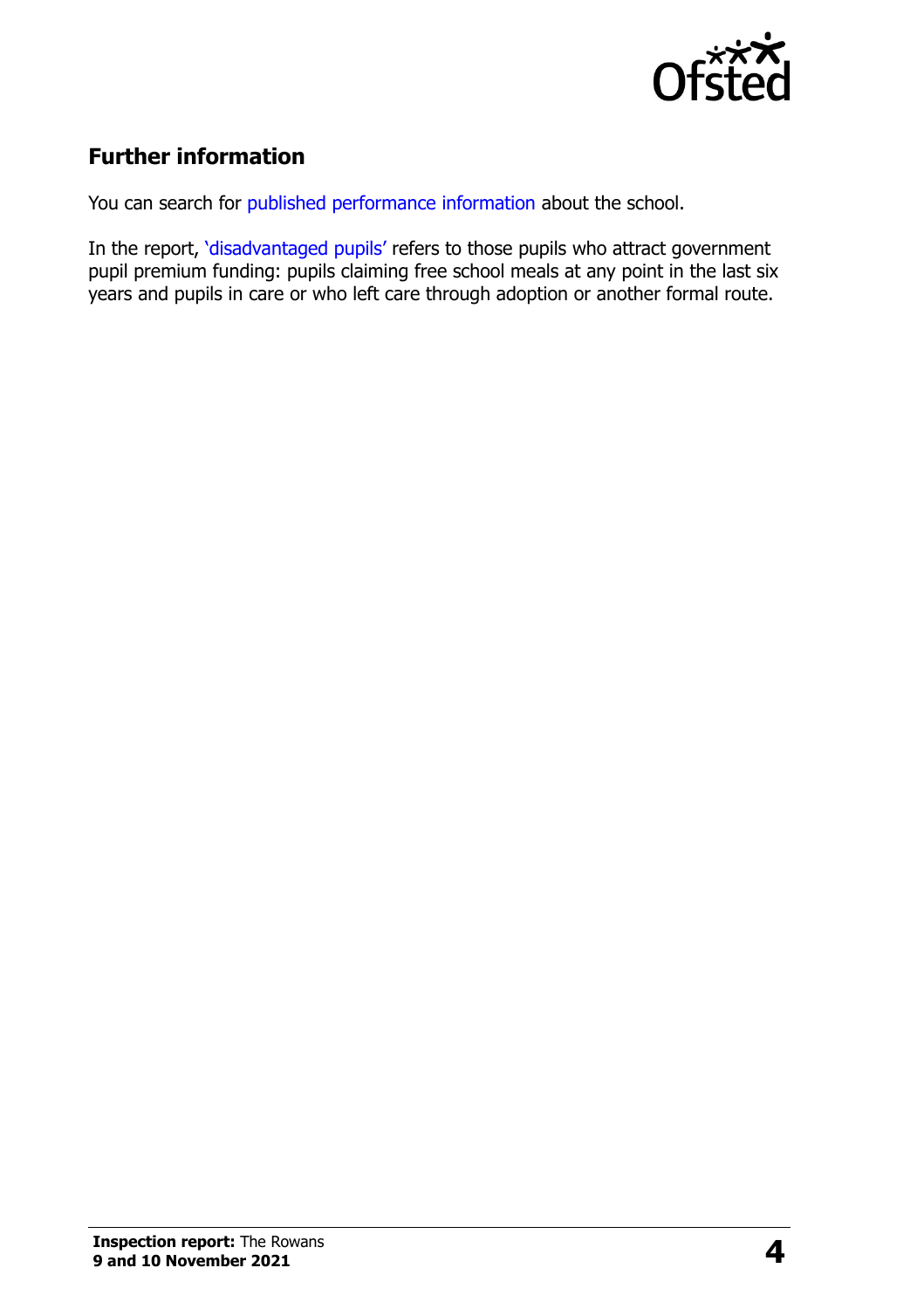

## **School details**

| Unique reference number             | 144134                                  |
|-------------------------------------|-----------------------------------------|
| <b>Local authority</b>              | Medway                                  |
| <b>Inspection number</b>            | 10213674                                |
| <b>Type of school</b>               | Pupil referral unit                     |
| <b>School category</b>              | Academy alternative provision converter |
| Age range of pupils                 | 5 to 16                                 |
| <b>Gender of pupils</b>             | Mixed                                   |
| Number of pupils on the school roll | 58                                      |
| <b>Appropriate authority</b>        | Board of trustees                       |
| <b>Chair of trust</b>               | Pamela Conibeer                         |
| <b>Headteacher</b>                  | Fiona May                               |
| Website                             | www.therowans.org                       |
| Date of previous inspection         | Not previously inspected                |

# **Information about this school**

- The Rowans converted to become an academy in June 2017. When its predecessor school, The Rowans, was last inspected by Ofsted in February 2015, it was judged to be outstanding overall.
- All pupils have social, emotional and mental health needs. Some have an EHC plan. Pupils have typically experienced difficulties in mainstream schools. All have been permanently excluded or are at risk of exclusion.
- The school meets the requirements of the Baker Clause. This means that pupils in Years 8 to 13 receive information about the full range of education and training options open to them. This includes opportunities for a range of education and training providers to speak to pupils about technical education qualifications and apprenticeships.
- The school uses one alternative provision.
- There have been some delays in the construction of a new alternative provision school for key stages 1, 2 and 3 to be called The Beeches. Due to these delays, The Inspiring Change Multi-Academy Trust gained a temporary approval from the Department for Education for an increase in both the number on roll and age range of pupils at The Rowans. In September 2021, The Rowans opened a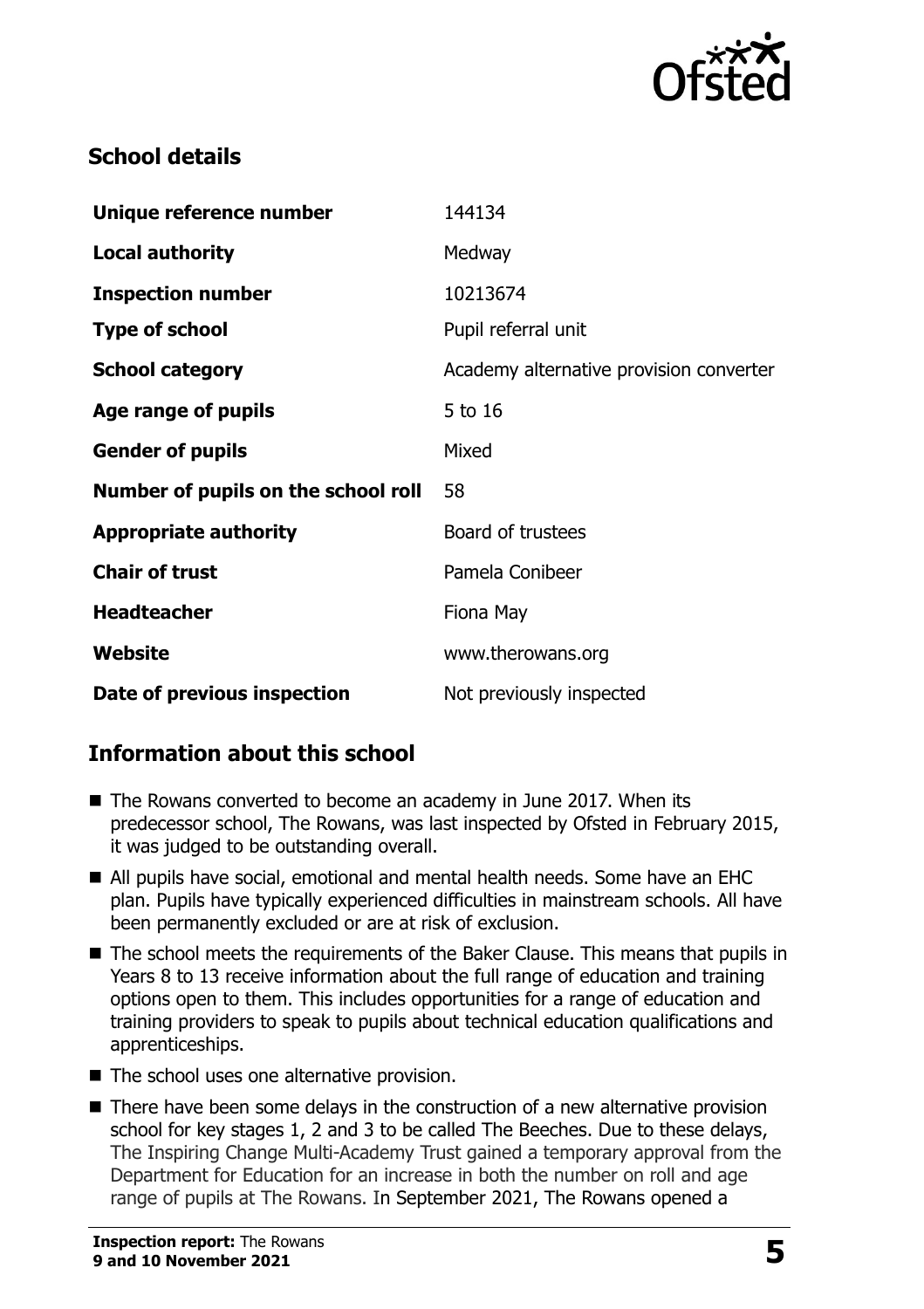

temporary site for primary-age pupils. This is situated in a building on another school site seven miles away. Currently, there are three primary-age pupils on roll. Once The Beeches is constructed, primary-age pupils will move to that provision and The Rowans will revert back to the 11 to 16 age range and a maximum number on roll of 65.

## **Information about this inspection**

The inspectors carried out this inspection under section 5 of the Education Act 2005.

- Inspectors met with the chief executive officer and other trustees, the headteacher, the SENCo and other senior staff.
- **Inspectors carried out deep dives in these subjects: reading, mathematics,** science and art. They discussed the curriculum with subject leaders, staff and pupils, visited lessons and looked at pupils' work.
- The lead inspector checked the school's recruitment process and spoke to pupils and staff to gauge their understanding of safeguarding and keeping safe.
- Inspectors looked at the six responses to Ofsted's survey, Parent View, and 37 responses to the survey for staff.

#### **Inspection team**

Liz Bowes, lead inspector and Ofsted Inspector Harry Ingham Her Majesty's Inspector